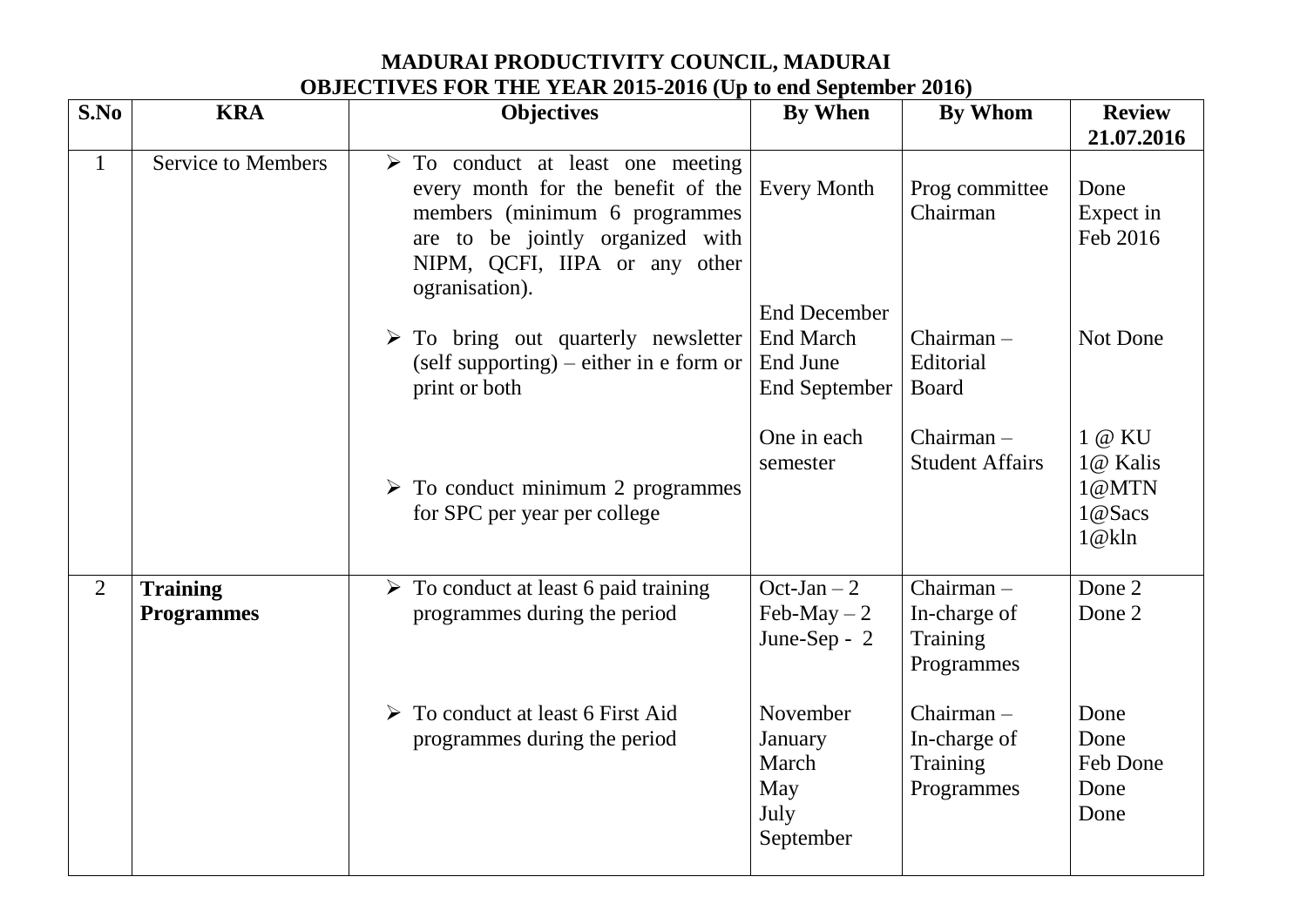| 3 | Finance | $\triangleright$ Endowment Fund –<br>bring<br>To       |                               | All GB members | Done        |
|---|---------|--------------------------------------------------------|-------------------------------|----------------|-------------|
|   |         | minimum 3 more endowment fund                          |                               |                | 1 Manjuna   |
|   |         |                                                        |                               |                | 1 from Hari |
|   |         | $\triangleright$ To enroll the membership as follows   |                               |                | 1 from GS   |
|   |         | during the period                                      |                               | Chairman-      |             |
|   |         | <b>Individuals</b> — Atleast 15 during<br>$\checkmark$ | $Oct - Dec - 3$               | Membership     | Done18      |
|   |         | the period                                             | $Dec - Feb - 3$               | Extension      |             |
|   |         |                                                        | $\text{Feb} - \text{Apr} - 3$ |                |             |
|   |         |                                                        | $Apr - Jun - 3$               |                |             |
|   |         |                                                        | $Jun - Aug - 3$               |                |             |
|   |         |                                                        |                               | $Chairman -$   |             |
|   |         | $Firm - At least 6 during the$                         | One in two                    | Membership     | Done 5      |
|   |         | year                                                   | months                        | Extension      |             |
|   |         |                                                        |                               | Chairman-      |             |
|   |         |                                                        | one per quarter               | Membership     |             |
|   |         | <b>Organization</b> – Atleast 4                        |                               | Extension      | Done 3      |
|   |         | during the year                                        |                               |                |             |
|   |         |                                                        |                               | Chairman-      |             |
|   |         |                                                        | February 2016                 | Productivity   | Done with   |
|   |         | $\triangleright$ Conduct<br>Week<br>Productivity       |                               | Week           | A surplus   |
|   |         | during February 2016                                   |                               | Celebrations   | Rs.60000    |
|   |         |                                                        |                               |                |             |
|   |         |                                                        |                               |                |             |
|   |         | $\triangleright$ To improve the fixed deposit by       | <b>Before</b>                 | All GB Members | Done 3.5Lac |
|   |         | another Rs.2 lacs before September                     |                               | lead by        |             |
|   |         | September 2016                                         | 2016                          | Treasurer      |             |
|   |         |                                                        |                               |                |             |
|   |         |                                                        |                               |                |             |
|   |         |                                                        |                               |                |             |
|   |         |                                                        |                               |                |             |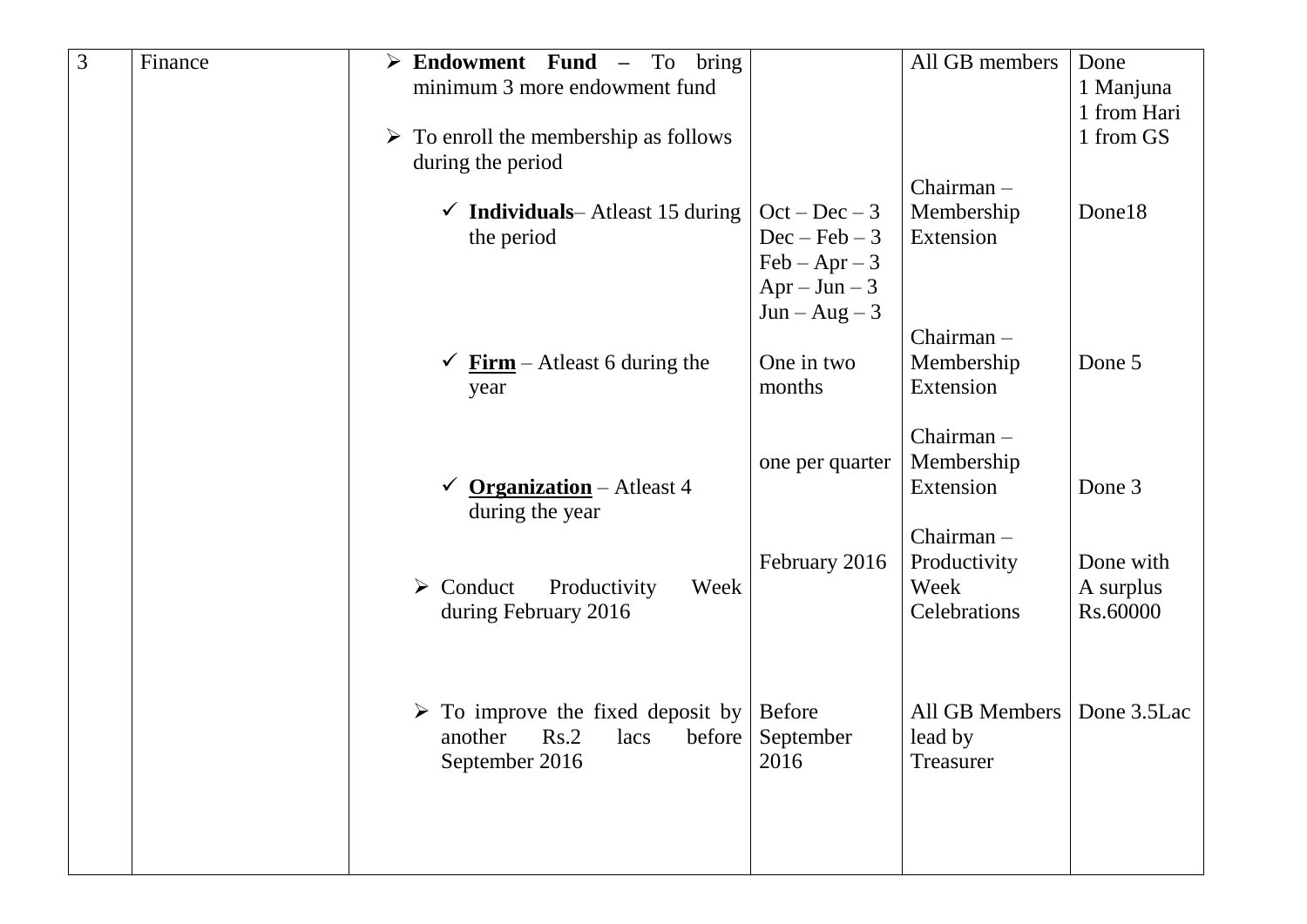| $\overline{4}$ | Decentralisation        | $\triangleright$ To share the work among the          | October 2015  | President              |                  |
|----------------|-------------------------|-------------------------------------------------------|---------------|------------------------|------------------|
|                |                         | <b>Board</b><br>members<br>Governing                  |               |                        |                  |
|                |                         | designating them as Chairman.                         |               |                        |                  |
|                |                         |                                                       |               |                        |                  |
|                |                         | $\checkmark$ Chairman – Corporate affairs             |               |                        |                  |
|                |                         | $\checkmark$ Chairman – Service sector affairs        |               |                        | Done             |
|                |                         | Chairman - Student affair<br>$\checkmark$             |               |                        |                  |
|                |                         | $\checkmark$ Chairman – Membership extension and      |               |                        |                  |
|                |                         | retention                                             |               |                        |                  |
|                |                         | Chairman – Public Relations Committee<br>$\checkmark$ |               |                        |                  |
|                |                         | $\checkmark$ Chairman – Media Coverage                |               |                        |                  |
|                |                         | $\checkmark$ Chairman – Employee relations            |               |                        |                  |
|                |                         | $\checkmark$ Chairman – Productivity Week             |               |                        |                  |
|                |                         | $\checkmark$ Chairman – Special Events                |               |                        |                  |
|                |                         | $\checkmark$ Chairman – In-charge of Training         |               |                        |                  |
|                |                         | Progammes                                             |               |                        |                  |
|                |                         | $\checkmark$ Chairman – Programme Committee           |               |                        |                  |
|                |                         |                                                       |               |                        |                  |
| 5              | <b>Major Activities</b> | $\triangleright$ To conduct one meeting for LPCs      | April/        | President and          | Not Done         |
|                |                         | of Tamil Nadu during the period                       | June 2016     | Secretary              |                  |
|                |                         |                                                       |               |                        |                  |
|                |                         | $\triangleright$ To plan for a special event instead  | To discuss    | $Chairman -$           | Done $2^{nd}$    |
|                |                         | of Cement Seminar during 2016                         | with other    | Special                | <b>July 2016</b> |
|                |                         | in collaboration with QCFI/NPC                        | bodies        | Programme              |                  |
|                |                         | <b>or</b>                                             |               |                        |                  |
|                |                         |                                                       |               |                        |                  |
|                |                         | $\triangleright$ To conduct the Job Mela during       | To discuss    | <b>Joint Secretary</b> | Not Done         |
|                |                         | the year                                              | with Lions    |                        |                  |
|                |                         |                                                       | International |                        |                  |
| 6              | Other activities        | $\triangleright$ Celebrate Quality Month              | November      | $Chairman -$           | Done             |
|                |                         |                                                       | 2015          | Corporate<br>Affairs   |                  |
|                |                         | $\triangleright$ Conduct                              | April/June    | Chairman-              | Improve          |
|                |                         |                                                       |               |                        |                  |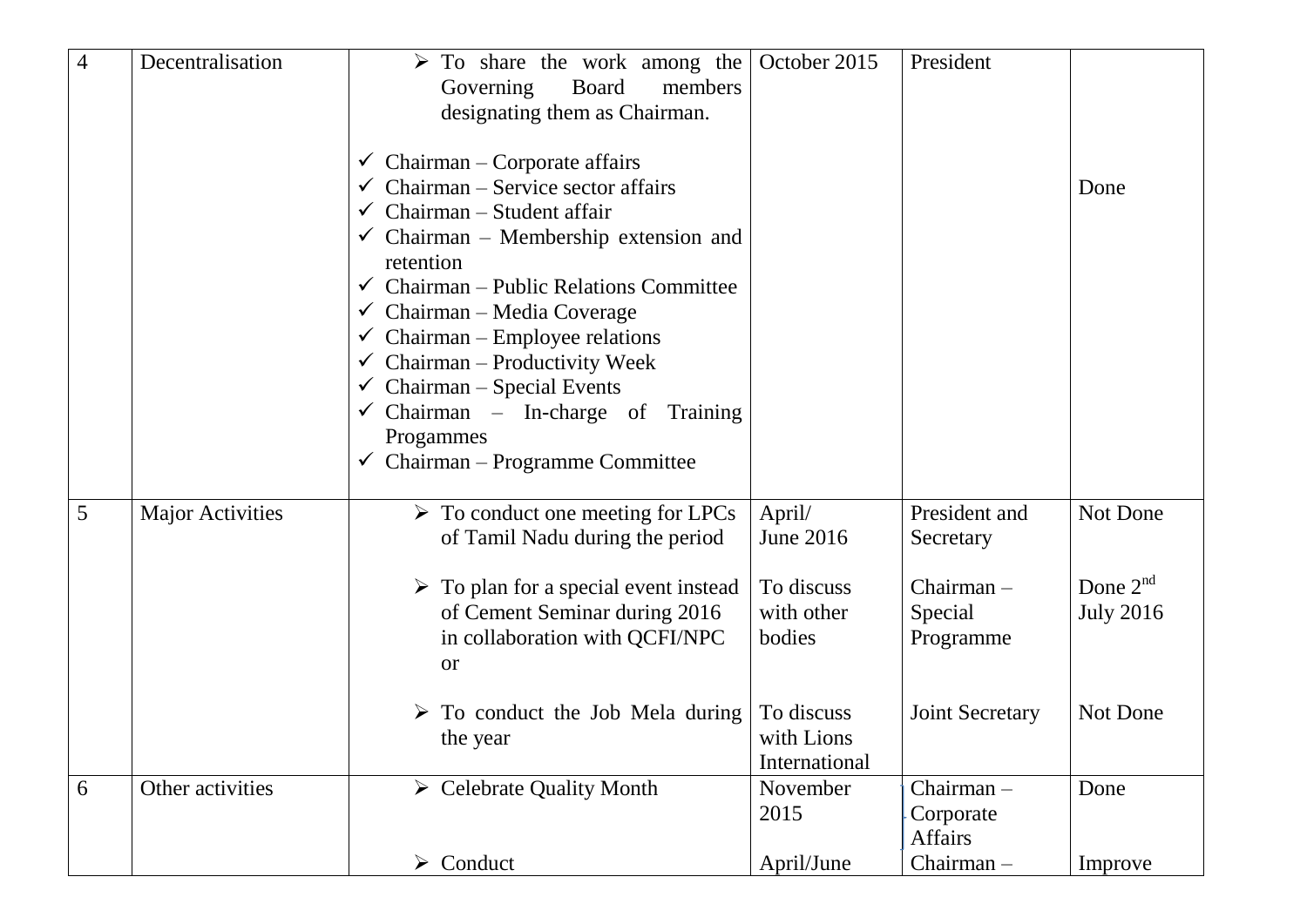|                |                             | Productivity/Safety/Suggestion/<br>small group<br>$\triangleright$ Competition for employees<br>$\triangleright$ Conduct a programme along with<br>Factory Inspectorate/Labour<br>Department/DIC                          | 2016                                                             | <b>Service Sector</b><br><b>Affairs</b><br>Prog. Committee<br>Chairman                                                                  | Done during<br>Productivity<br>Week<br>Done his<br>with great<br>success |
|----------------|-----------------------------|---------------------------------------------------------------------------------------------------------------------------------------------------------------------------------------------------------------------------|------------------------------------------------------------------|-----------------------------------------------------------------------------------------------------------------------------------------|--------------------------------------------------------------------------|
| $\overline{7}$ | Other activities            | $\triangleright$ To study the office administration,<br>communication systems,<br>membership details and<br>implement before December 2015<br>$\triangleright$ To implement 5S before March<br>2016 with the help of QCFI | <b>Before</b><br>December<br>2015<br><b>Before March</b><br>2016 | Chairman-<br>Office<br>Administration<br>Mr G Marimuthu                                                                                 | Done by<br><b>RAS</b><br>Not Done<br>Will be<br>Done in Agu<br>18        |
| 8              | Productivity<br>Enhancement | To conduct minimum 6<br>$\blacktriangleright$<br>productivity programme either to<br>engineering college or to<br>company emplyees during the<br>period                                                                   | October 2015<br>to September<br>2016                             | Chairman-<br>Corporate<br><b>Affairs</b><br>Chairman-<br><b>Service Sector</b><br><b>Affairs</b><br>Chairman-<br><b>Student Affairs</b> | Not Done                                                                 |
| 9              | Own premises                | Take appropriate action and come<br>➤<br>out with the plan for a permanent<br>site and building before end<br>March 2016                                                                                                  | <b>Before March</b><br>2016                                      | <b>Building</b><br>Committee<br>Chairman<br>Mr Rajagopal                                                                                | Done<br><b>New</b><br>Committee<br>formed in<br>Programme                |